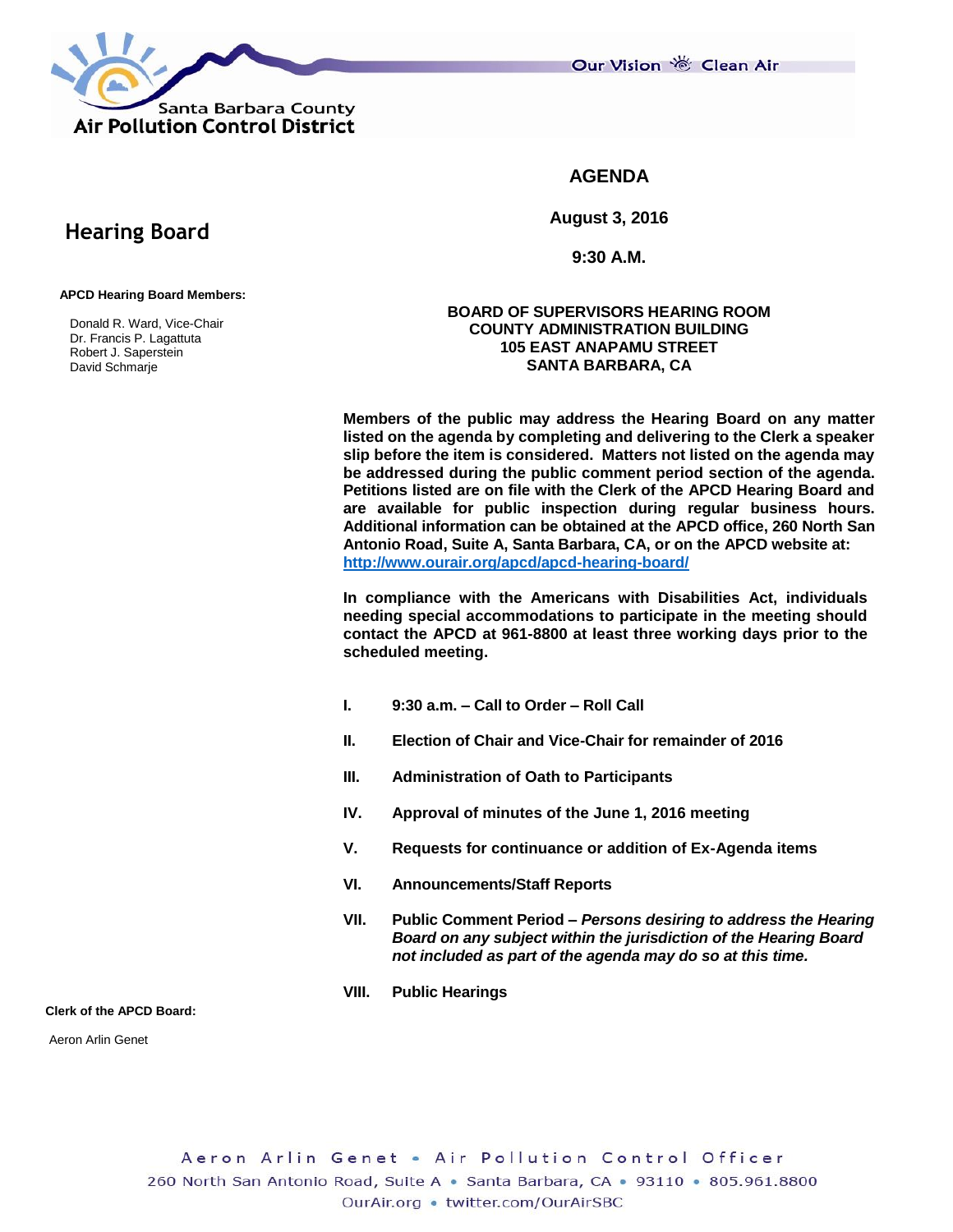**1) Case No. – 2016-19-R Dos Cuadras Offshore Resources, LLC 290 Maple Court, Suite 290, Ventura, CA 93003**

**Hearing – To consider an application by Dos Cuadras Offshore Resources, LLC submitted on May 25, 2016 for a Regular Variance from District Rule 206, Conditions 9.A.10, 9.C.2(a), and 9.C.2(b) of Part 70/Permit to Operate 9110. The Petitioner operates the equipment described in the Petition on Platform A located on the Outer Continental Shelf (OCS) lease tract OCS-P-0241 approximately six miles offshore and southsoutheast from the City of Santa Barbara, California.**

**2) Case No. – 2016-22-R Dos Cuadras Offshore Resources, LLC 290 Maple Court, Suite 290, Ventura, CA 93003**

**Hearing – To consider an application by Dos Cuadras Offshore Resources, LLC submitted on June 29, 2016 for a Regular Variance from District Rule 206, Conditions 9.B.2(c), 9.B.2(d), and 9.C.1(c)(iii) of Part 70/Permit to Operate 9114. The Petitioner operates the equipment described in the Petition on Platform Hillhouse located on the Outer Continental Shelf (OCS) lease tract OCS-P-0241 approximately six miles offshore and south-southeast from the City of Santa Barbara, California.**

### **IX. ADMINISTRATIVE AGENDA**

**Approved by vote on one motion. These items read only on request of Hearing Board members.**

**The following Variance Orders have been approved by the Air Pollution Control District Hearing Board. These orders are available for inspection and reproduction during normal business hours at the office of the Air Pollution Control District, 260 North San Antonio Rd., Suite A, Santa Barbara, California 93110.**

**A-1) Case No. – 2016-18-I – Dos Cuadras Offshore Resources, LLC 290 Maple Court, Suite 290, Ventura, CA 93003**

**On June 17, 2016 Hearing Board member Donald Ward approved an Interim Variance for the period of June 5, 2016 through September 2, 2016, or the date of decision on the Petitioner's request for a Regular Variance, whichever occurs first. Said variance provides relief from District Rule 206, Conditions 9.A.10, 9.C.2(a), and 9.C.2(b) of Part 70/Permit to Operate 9110 and allows for continued operation of Petitioner's offshore oil and gas Platform A with excess emissions created from unplanned flaring while repairs are made to the main gas compressor.**

**A-2) Case No. – 2016-20-E – Santa Maria Energy 7980 East San Antonio Road, Santa Maria, CA 93455**

**On June 14, 2016 Hearing Board member David Schmarje approved an Emergency Variance for the period of June 15, 2016 through June 24, 2016. Said variance provides relief from District Rule 359 and Rule 206, Condition 6 of Permit to Operate 8896 and allows for continued operation of Petitioner's Careaga Lease without an operable Thermal Oxidizer while repairs are made.**

**A-3) Case No. – 2016-21-I – Dos Cuadras Offshore Resources, LLC 290 Maple Court, Suite 290, Ventura, CA 93003**

**On July 11, 2016 Hearing Board member Robert Saperstein approved an Interim Variance for the period of July 1, 2016 through September 28, 2016, or the date of decision on the Petitioner's request for a Regular Variance, whichever occurs first. Said variance provides relief from District Rule 206, Conditions 9.B.2(c), 9.B.2(d) and 9.C.1(c)(iii) of Part 70/Permit to Operate 9114 and allows for continued operation of Petitioner's offshore oil and gas Platform Hilhouse while repairs are made to the North Crane.**